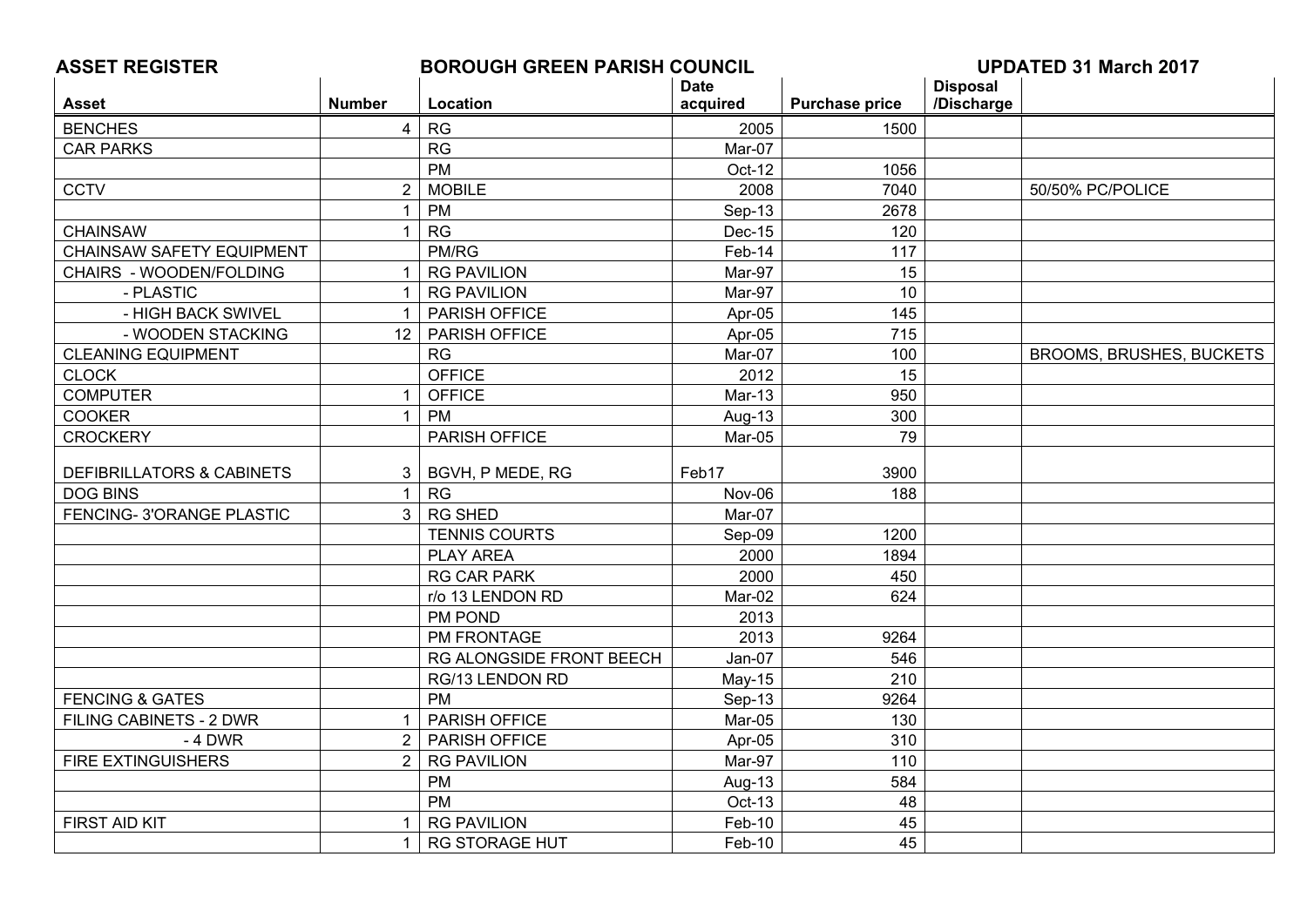|                                  |                         |                           | <b>Date</b>   |                       | <b>Disposal</b> |                         |
|----------------------------------|-------------------------|---------------------------|---------------|-----------------------|-----------------|-------------------------|
| <b>Asset</b>                     | <b>Number</b>           | Location                  | acquired      | <b>Purchase price</b> | /Discharge      |                         |
|                                  | $\mathbf{1}$            | PM                        | $Jul-05$      | 45                    |                 |                         |
| FLAGS - UNION                    | 2                       | <b>CHAPEL AND LIBRARY</b> | 2014          | 150                   |                 |                         |
|                                  | $\overline{2}$          |                           | <b>Nov-14</b> | 111                   |                 |                         |
| - SET                            | $\overline{1}$          | <b>CHAPEL</b>             | Aug-12        | 550                   |                 |                         |
|                                  | 1WAR                    |                           |               |                       |                 |                         |
|                                  | <b>MEMORIAL</b>         |                           | <b>Jul-16</b> | 107                   |                 |                         |
| <b>FLAGPOLE</b>                  | $\overline{1}$          | <b>CHAPEL</b>             | Aug-12        | 150                   |                 |                         |
|                                  | $\mathbf 1$             | <b>WAR MEMORIAL</b>       | <b>Jul-16</b> | 615                   |                 |                         |
| <b>FOOTBALL POSTS</b>            | $\overline{2}$          | PM                        | Mar-97        | 600                   |                 |                         |
|                                  |                         | <b>PM</b>                 | Oct-10        | 670                   |                 |                         |
|                                  |                         | <b>PM</b>                 | Aug-13        | 151                   |                 |                         |
| <b>FURNITURE</b>                 |                         | <b>PM</b>                 | Aug-13        | 1331                  |                 |                         |
| <b>GARDEN TOOLS - HAND</b>       | 18                      | <b>RG SHED</b>            | Mar-97        | 150                   |                 |                         |
| <b>HANGING BASKETS</b>           | 30                      | A25/HIGH ST/A227          | $Jul-01$      | 1000                  |                 | <b>LEASED NOT OWNED</b> |
|                                  | 12                      | A227                      | $Jul-12$      | 500                   |                 | <b>LEASED NOT OWNED</b> |
| <b>HEAT RECOVERY UNIT</b>        | $\mathbf{1}$            | PM                        | <b>Mar-11</b> | 1300                  |                 |                         |
| <b>HEDGE CUTTER</b>              | $\mathbf 1$             | PM/RG                     | $Jul-14$      | 215                   |                 |                         |
| <b>HOSEPIPE</b>                  | $\mathbf{3}$            | <b>RG SHED</b>            | Mar-97        | 75                    |                 |                         |
|                                  | $\mathbf{1}$            | PM                        | Mar-97        | 25                    |                 |                         |
| <b>HOSEREEL</b>                  | $\overline{1}$          | <b>RG SHED</b>            | Mar-97        | 40                    |                 |                         |
|                                  | $\overline{2}$          | PM                        | 2000          | 40                    |                 |                         |
| <b>KETTLE</b>                    | $\overline{1}$          | PARISH OFFICE             | Mar-05        | 28                    |                 |                         |
| <b>KITCHEN EQUIPMENT - AS</b>    |                         |                           |               |                       |                 |                         |
| <b>LISTED</b>                    |                         | PM KITCHEN                | Aug-13        | 808                   |                 |                         |
| <b>LADDER</b><br>$-6'$ STEP      | $\overline{1}$          | <b>RG SHED</b>            | Mar-97        | 70                    |                 |                         |
| $-5'$ STEP                       | $\overline{1}$          | PM                        | Mar-97        | 60                    |                 |                         |
| <b>LEAF BLOWER</b>               | $\overline{1}$          | RG                        | <b>Nov-14</b> | 300                   |                 |                         |
| <b>LINE MARKER</b>               | $\mathbf{1}$            | <b>RG SHED</b>            | Mar-97        |                       |                 |                         |
|                                  | $\overline{1}$          | PM                        | Mar-97        |                       |                 |                         |
| <b>LITTER BINS</b><br>- DUSTBIN  | $\overline{1}$          | <b>RG SHED</b>            | Mar-97        | 20                    |                 |                         |
|                                  | $\overline{1}$          | <b>RG TENNIS COURTS</b>   | Mar-97        | 50                    |                 |                         |
|                                  | 3                       | <b>RG PLAYGROUND</b>      | <b>Jun-05</b> | 540                   |                 | £180 EACH               |
|                                  | $\mathbf{1}$            | RG                        | <b>Jun-05</b> | 200                   |                 |                         |
|                                  | -1                      | RG                        | Aug-15        | 125                   |                 |                         |
|                                  | $\overline{4}$          | PM                        | $Jul-12$      | 1032                  |                 |                         |
| <b>MIRROR</b>                    | $\overline{\mathbf{1}}$ | <b>RG PAVILION</b>        | Mar-97        | 30                    |                 |                         |
| <b>MOWERS</b><br>- ATCO CYLINDER | $\mathbf{1}$            | PM                        | 2000          | 1451                  |                 | <b>CRICKET SQUARE</b>   |
| - MOWMASTER                      | $\mathbf{1}$            | PM                        | 2000          |                       |                 | FOR EDGES               |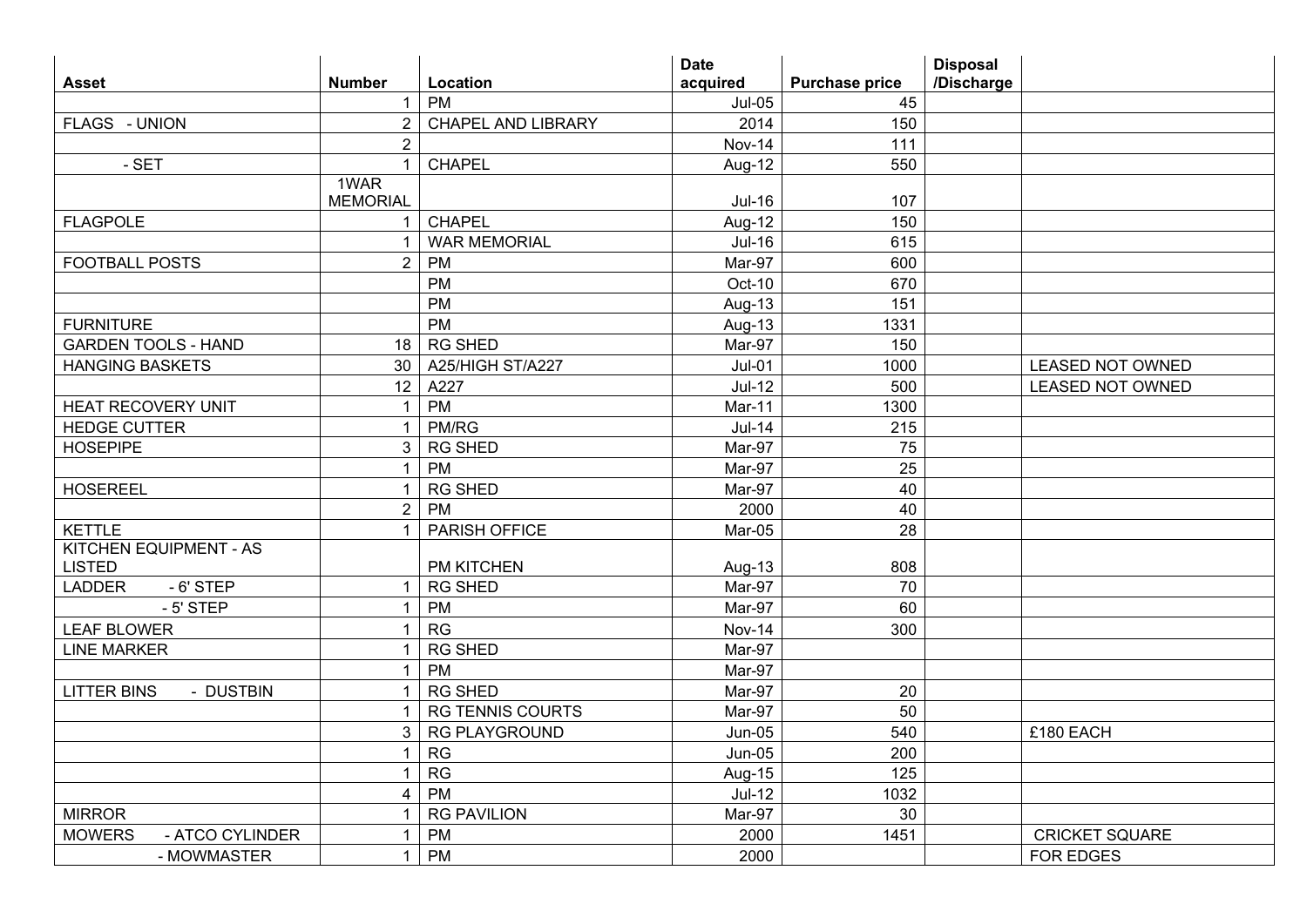| <b>Asset</b>           | <b>Number</b>  | Location                | <b>Date</b>         |                       | <b>Disposal</b><br>/Discharge |                                     |
|------------------------|----------------|-------------------------|---------------------|-----------------------|-------------------------------|-------------------------------------|
| - HAYTER HARRIER       |                |                         | acquired            | <b>Purchase price</b> |                               |                                     |
| 22" ROTARY             | $\mathbf{1}$   | PM                      | Feb-05              | 704                   |                               |                                     |
| - ROTARY L/F LITE      | 1              | RG                      | Jan-06              | 200                   |                               | REF: 282PDL                         |
| - RIDE-ON              | $\overline{1}$ | PM/RG                   | <b>Jun-14</b>       | 1908                  |                               |                                     |
|                        | $\mathbf{1}$   | RG                      | Sep-12              | 250                   |                               |                                     |
| NOTICE BOARDS          | $\overline{2}$ | RG                      | Mar-07              | 100                   |                               |                                     |
|                        | $\overline{1}$ | <b>RG TENNIS COURTS</b> | Mar-07              | 100                   |                               |                                     |
|                        | $\mathbf 1$    | <b>RG PLAYGROUND</b>    | Mar-07              | 50                    |                               |                                     |
|                        | $\mathbf 1$    | <b>HIGH ST</b>          | Mar-07              | 800                   |                               |                                     |
|                        | $\overline{1}$ | <b>WESTERN ROAD</b>     | Oct-99              | 431                   |                               |                                     |
|                        | $2^{\circ}$    | PARISH OFFICE           | Apr-05              | 62                    |                               | <b>BLUE WALL MOUNTED</b>            |
|                        |                | PM                      | Sep-13              | 596                   |                               |                                     |
| <b>PLANTER</b>         | $\overline{2}$ | <b>WESTERN ROAD</b>     | $Jun-05$            | 580                   |                               |                                     |
|                        | 1              | <b>QUARRY HILL ROAD</b> | Jan<br>2017         | 3500                  |                               |                                     |
| PRESSURE WASHER        | $\mathbf{1}$   | <b>RG</b>               | <b>Nov-16</b>       | 167                   |                               |                                     |
| <b>PRINTER</b>         | $\mathbf 1$    | <b>OFFICE</b>           | Mar-10              | 204                   | Nov-14                        | HP OFFICEJET PRO8500                |
|                        | $\mathbf 1$    | <b>OFFICE</b>           | <b>Nov-14</b>       | 166                   |                               | HP OFFICEJET PRO8600                |
| PRUNERS (TELESCOPIC)   | $\mathbf{1}$   | <b>RG/PM</b>            | Jun-09              | 50                    |                               |                                     |
| <b>REFRIGERATOR</b>    | $\mathbf 1$    | <b>PM</b>               | <b>Nov-13</b>       | 130                   |                               |                                     |
| <b>ROLLER</b>          | $\mathbf 1$    | RG                      | Mar-97              |                       |                               | <b>WATER FILLED</b>                 |
|                        | 1              | <b>PM</b>               | Mar-97              |                       |                               | <b>CONCRETE FILLED</b>              |
| <b>ROPE - 100M</b>     |                | <b>PM</b>               | May-99              | 54                    |                               |                                     |
|                        |                |                         |                     |                       |                               |                                     |
| <b>SAFETY HELMET</b>   |                |                         | June 13             | 25                    |                               | <b>FOR STRIMMER</b>                 |
| <b>SALT BINS</b>       | $\overline{2}$ |                         | $Dec-13$            | 212                   |                               |                                     |
|                        | 1              |                         | <b>Nov-14</b>       | 154                   |                               |                                     |
|                        | $\overline{2}$ |                         | <b>Nov-15</b>       | 202                   |                               | 105.26 each                         |
| <b>SNOW CHAINS</b>     | $\overline{1}$ | PM/RG                   |                     | 285                   |                               |                                     |
| <b>STORAGE RACKING</b> |                | <b>PM</b>               | Sep-13              | 234                   |                               |                                     |
| <b>STRIMMER</b>        | $\overline{1}$ | PM/RG                   | May-11              | 300                   |                               |                                     |
| <b>VACUUM CLEANER</b>  | $\mathbf 1$    | <b>PM</b>               | <b>Nov-13</b>       | 180                   |                               |                                     |
|                        |                |                         |                     |                       | sold Dec                      |                                     |
| <b>VEHICLE</b>         | 1              | PM/BG                   | $May-13$            | 2650                  | 2015 £110                     | VW VAN, WHITE XC705XCD              |
|                        | 1              | <b>BG</b>               | leased June<br>2015 |                       |                               | <b>FORD TRANSIT BLUE</b><br>GV15JVW |